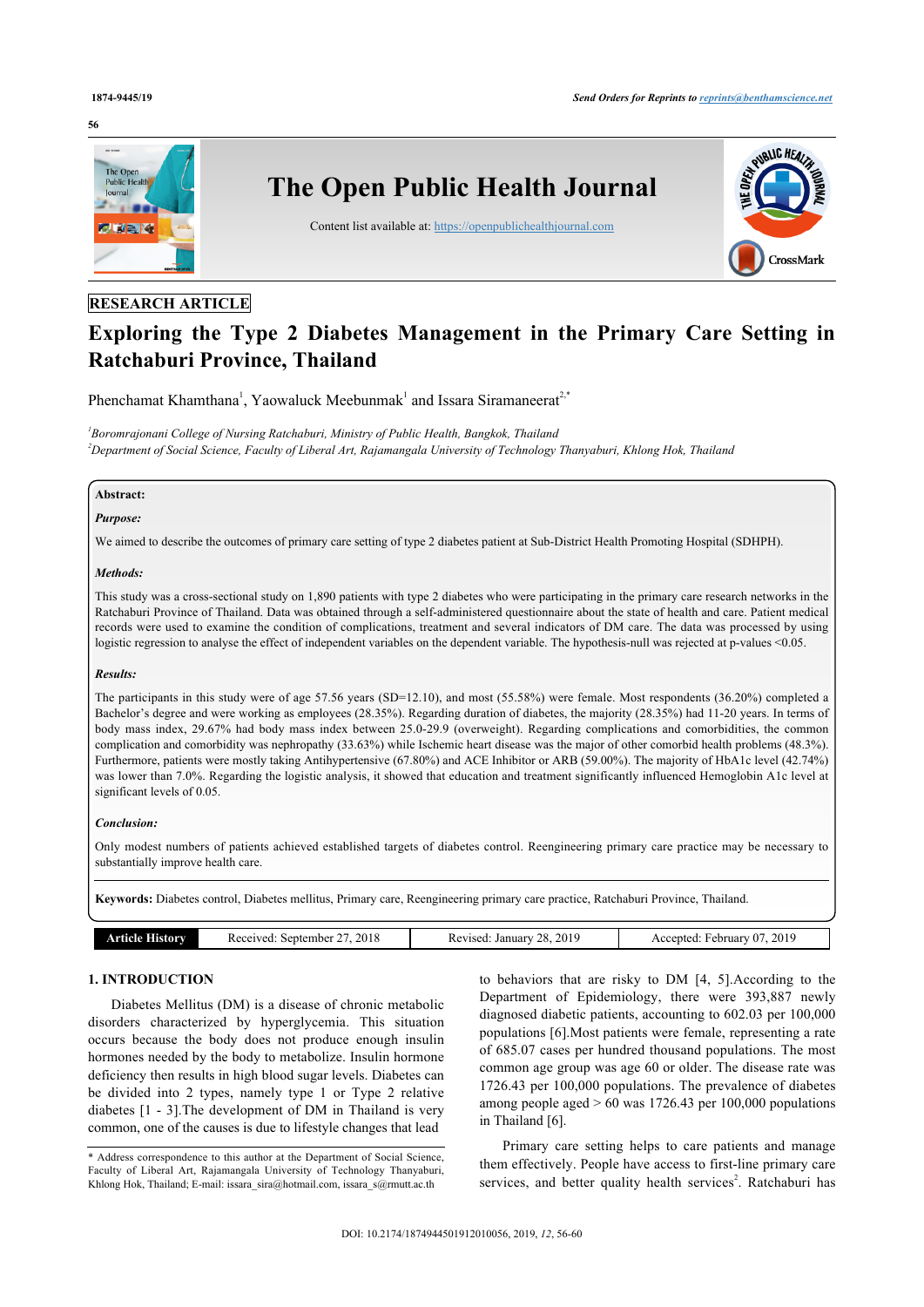been operating under the policy of developing primary care and primary care clinics. The plan to establish a family clinic in the year 2017-2026 included a total of 28 Cluster and 76 teams covering the population of 764,136 people in order to provide an accessible quality healthcare services. In the year 2017, 6 clusters and 16 teams were established, accounting for 21.05% of the total team. In addition, it has been reported that there are 11.06% of DM cases related to the diagnosis of several other diseases[[7](#page-3-5)]. Comorbid diseases both acute and chronic are often experienced by patients with type 2 diabetes mellitus; this condition often makes doctors to deal with the main symptoms that appear first. This situation is increasingly complicated because not all patients get holistic care from various angles of health science, especially because the primary care system cannot provide a multi-discipline service [[8](#page-3-6)].

The purpose of this study was to describe the results of type 2 DM management in primary health care from Sub-District Health Promoting Hospital (SDHPH). In particular, the specific objective of this study was to observe the practice of DM care, the complexity of the problems experienced by type 2 DM sufferers and health and non-health personnel involved in the team, control of cardiovascular related risk factors and the spectrum of interventions dealt by doctors treating them.

# **2. METHODS**

#### **2.1. Research Location**

The data was collected from Sub-District Health Promoting Hospital in Ratchaburi Thailand from January 2018 to March 2018. The participants were diabetic patients aged over 18 years old selected by multistage cluster random sampling. Ratchaburi is one of the western provinces of Thailand. The province is divided into 10 districts including Mueang Ratchaburi, Chom Bueng, Suan Phueng, Damnoen Saduak, Pak Tho, Ban Pong, Bang Phae, Photharam, Wat Phleng and Ban Kha. The first stage was performed to select 5 districts out of 10 districts [\[9](#page-3-7)]. They were Danein district Meuang district, Baang pair district, Potharam district and Wat Phleng district. At the second stage, among the total of 84 Subdistrict Health Promoting Hospitals (SDHPH), 42 Sub-district Health Promoting Hospitals (SDHPH) were selected [[10\]](#page-4-0).Subdistrict Health Promoting Hospital has a vital role in providing integrated health services for people, families and even individuals. The hospital is usually led by a director, medical personnel, nurses, public health experts, technicians and health analysts, dental health technicians, as well as traditional medicine technicians. In Thailand, one Health Promoting Hospital serves around 5,000 residents [\[11\]](#page-4-1). In the last stage, we selected patients with preset qualifications. The data of 1,890 patients of age over 15 years were collected, and 85 percent of them were successfully interviewed.

### **2.2. Ethical Considerations**

The Institutional Research Board of Boromarajonani College of Nursing, Ratchaburi (IRB-BCNR) - Ministry of Public Health approved this study with the certificate of approval number BCNR. No. 01/2018.

#### **2.3. Procedures**

In this study, the term clinician in primary services includes general practitioners/family doctors, dentists, internist doctors, nurses, and Public health scholar, Thai traditional medicine and physical therapist. The criteria for patients included in this study were (1) type 2 DM declared by a doctor; (2) at least 18 years of age; (3) had visited primary care clinician at least once in the last 2 years; (4) speak and read Thai.

#### **2.4. Measures**

In the early stages, doctors complement self-administered questionnaires. The contents include patients' characteristics (including age, gender, and length of practice), diabetes-related complications and comorbidities, levels of glycosylated hemoglobin and cardiovascular drugs consumed by patients. In the next stage, if the doctor permits to participate in this study, the patient would complete the self-administered questionnaire. This questionnaire contained demographic data and data related to DM services and treatments received. When the patient conducts an inspection visit at the next health service, the doctor or the study coordinator would fill out the form related to the patient's DM condition from the patient's medical record, also including the examination of hemoglobin glycolysis (HbA1c).

#### **2.5. Control Targets**

The main indicator in controlling diabetes is HbA1c. If the value <7%, thisindicates controlled DM; 7.0% to 7.9% means it is moderately controlled and if  $>8\%$ , it means it is uncontrolled. These categories are based on the standards of medical care in diabetes from the American Diabetes Association (ADA) [\[8\]](#page-3-6) to classify action levels for HbA1c. For this study, the dependent variable was divided into categories; if the value <7% it indicates controlled DM coded as 1 while if the value  $\geq$ =7% it indicates poor controlled DM coded as 0.

#### **2.6. Data Analysis**

Analyses were performed with STATA Versions 5.0. The descriptive statistics were implemented to describe the variables by presenting the mean and standard deviation. To determine whether diabetes outcomes (HbA1c levels) were associated with patient characteristics, diabetes-related complications, practice design strategies, and diabetes and cardiovascular medications were assessed by using logistic regression analysis. Furthermore, logistic regression was applied to analyze the effect of the independent variables toward the dependent variable. The statistical significant was considered to reject hypothesis-null at < 0.05.

# **3. RESULTS**

Table **1** presents the characteristics of 1,890 respondents. The mean age of respondents was 57.56 years (+12.10) and male respondents were more than women. Most respondents (36.20%) had a complete Bachelor's degree. The majority of the respondents were (28.35%) employees. Regarding the duration of diabetes, the majority (28.35%) had 11-20 year old disease. In terms of body mass index, 29.67% had body mass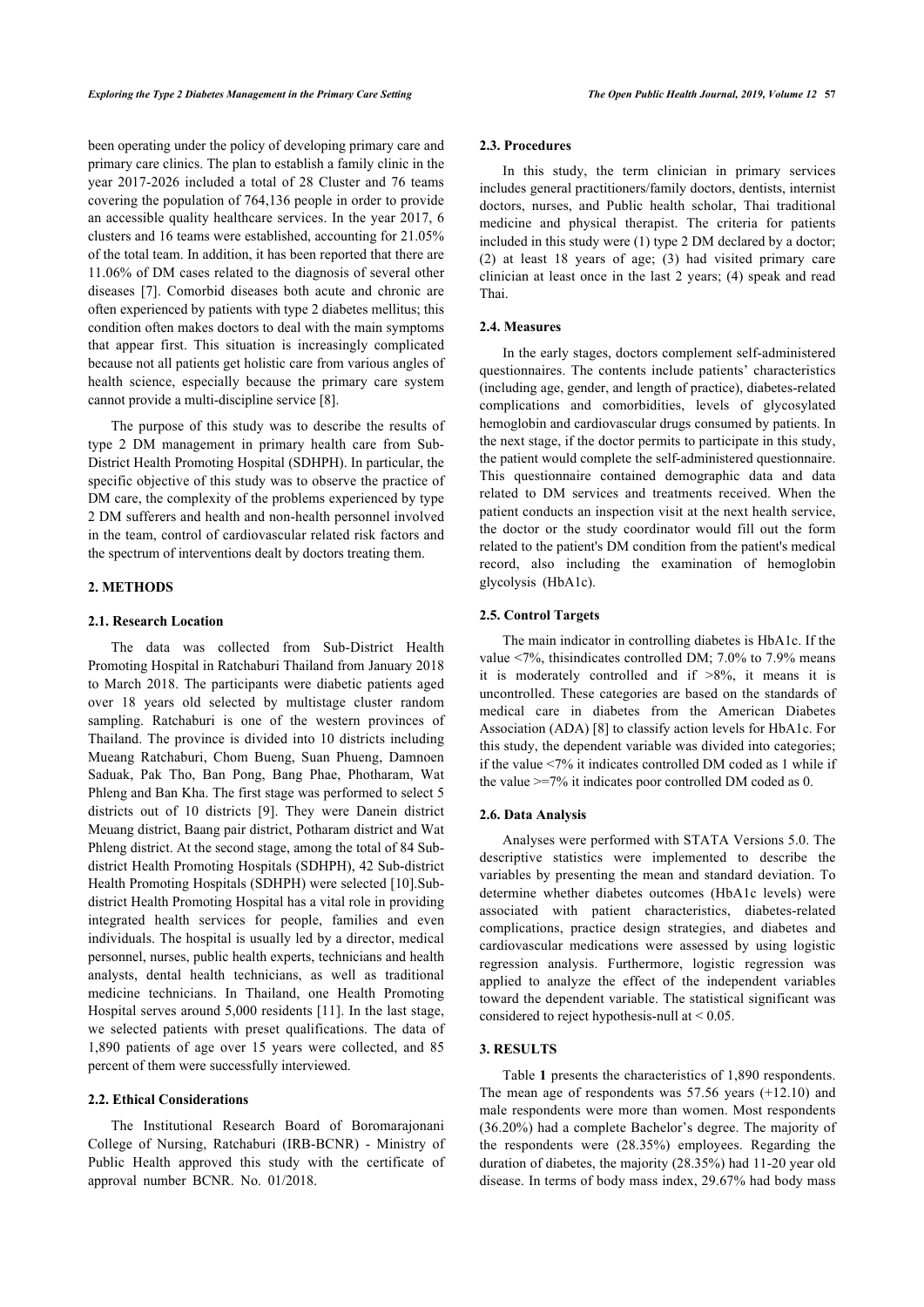index between 25.0-29.9 (overweight). Regarding complications and comorbidities, the major complication and comorbidity included nephropathy (33.63%) while Ischemic heart disease was the major of other comorbid health problems (48.3%). Furthermore, patients were mostly taking Antihypertensive (67.80%) and ACE Inhibitor or ARB (59.00%). The HbA1c level (42.74%) of majority was lower than 7.0%

| <b>Patient Characteristics</b>         | No (%)        |
|----------------------------------------|---------------|
| Age (year) Mean / Standard deviation   | 57.56 / 12.10 |
| Sex, male                              | 1,050 (55.58) |
| <b>Education</b>                       |               |
| Primary                                | 153(8.10)     |
| Junior High                            | 220 (11.65)   |
| High school / Vocational               | 368 (19.49)   |
| Diploma                                | 330 (17.47)   |
| Bachelor                               | 684 (36.20)   |
| Post graduate                          | 120(6.33)     |
| Other                                  | 14(0.76)      |
| Occupation                             |               |
| Farmers                                | 120(6.33)     |
| Government                             | 196 (10.38)   |
| Contractor                             | 283 (10.25)   |
| Employees                              | 411 (31.77)   |
| Student                                | 72 (13.80)    |
| <b>Business</b>                        | 536 (18.35)   |
| Other                                  | 172(9.11)     |
| <b>Duration of diabetes</b>            |               |
| $<$ 5 year                             | 590(31.23)    |
| $5-10$ year                            | 500 (26.45)   |
| 11-20 year                             | 536 (28.35)   |
| $>20$ year                             | 264 (13.97)   |
| <b>Body Mass Index</b>                 |               |
| $<$ 18.5, underweight                  | 296(15.76)    |
| 18.5-24.9, normal                      | 217(11.49)    |
| 25.0-29.9, overweight                  | 561(29.67)    |
| 30.0-34.9, obese class 1               | 411(21.77)    |
| 35.0-39.9, obese class 2               | 82(4.33)      |
| >40 obese class 3                      | 321(16.98)    |
| <b>Complications and Comorbidities</b> |               |
| Nephropathy                            | 636(33.63)    |
| Retinopathy                            | 411(21.75)    |
| Neuropathy                             | 3255(17.19)   |
| Coronary artery disease                | 239(12.62)    |
| Multi-complication                     | 239(12.62)    |
| Other comorbid health problems         |               |
| Hypertension                           | 231(12.2)     |
| Ischemic heart disease                 | 610(32.3)     |
| Stroke                                 | 913(48.3)     |
| Chronic obstructive pulmonary disease  | 215(11.4)     |
| <b>Drug Class or Description</b>       |               |
| Insulin                                | 828(43.80)    |
| Oral diabetes medications              |               |

| Table 1. Characteristics of Study Patients (1,890 Patients). |  |  |
|--------------------------------------------------------------|--|--|
|--------------------------------------------------------------|--|--|

| <b>Biguanide</b>            | 659(34.89)  |
|-----------------------------|-------------|
| Sulfonylurea                | 828(43.81)  |
| Alpha-glucosidase inhibitor | 54(2.84)    |
| Thiazolidinedione           | 432(22.87)  |
| Antihypertensives           | 1281(67.80) |
| Aspirin                     | 607(32.10)  |
| Any lipid-lowering drug     | 1037(54.89) |
| <b>ACE Inhibitor or ARB</b> | 115(59.00)  |
| Diet                        | 451(23.87)  |
| HbA1c                       |             |
| $< 7.0\%$                   | 808(42.74)  |
| 7.0% to 7.9%                | 415(21.95)  |
| $8.0\%$ to $8.9\%$          | 299(15.84)  |
| $9.0\%$ to $9.9\%$          | 205(10.86)  |
| $>10.0\%$                   | 163(8.61)   |

# **3.1. Factors Associated with HbA1c Level**

Table **2** shows the logistic analysis which showed that education and treatment significantly influenced Hemoglobin A1c level at significant levels of 0.05. On the other hand, the age, occupation, and duration of diabetes did not affect Hemoglobin A1c level. Regarding education, patients who had Bachelor's degree (adjusted odds ratio 0.815, 95% CI 0.671-1.535. *p=0.044*) were less likely 0.815 times to had glycemic control compared to those who were not educated.

Furthermore, those who had post graduate education were less likely 0.568 times (adjusted odds ratio 0.568, 95% CI 0.559-1.922.  $p=0.008$ ) to had glycaemic control compared to those who were not educated. Regarding treatment, patients treated by oral diabetes medications and Insulin (adjusted odds ratio 0.887, 95% CI 1.226-2.906. *p=0.004*) were less likely 0.887 times to had glycaemic control compared to those who were not taking any medication and were on diet.

#### **4. DISCUSSION**

This study shows that the average age tendency of respondents is 57.56 years[[12](#page-4-2) - [14\]](#page-4-3). In this study, male respondents dominated. Furthermore, during the study period, it was found that only about 42.74% of respondents' blood sugar was controlled optimally. This is lower when compared to the results of other studies that show the number 54.6% in the primary care setting as well. In Europe, patients who get treatment in primary are 42% -57% who have well-controlled glycemic levels. But on the contrary, in Asia, this figure only reached 21% of patients who had HbA1c below 7%, with a mean HbA1c of 8.6% [\[15\]](#page-4-4). According to study results in Asian countries, including Thailand, more than half of the patients did not have access to HbA1c. As in this study, only 83.9% of patients measured HbA1c which reached 100% in European countries [\[16](#page-4-5) - [17\]](#page-4-6).

This study found that the educational factor was one of the factors associated with patient glycemic control. This result is in line with a systematic study which states that the level of education and the role of nurses are associated to the level of patients' recovery [[18](#page-4-7) - [20](#page-4-8)].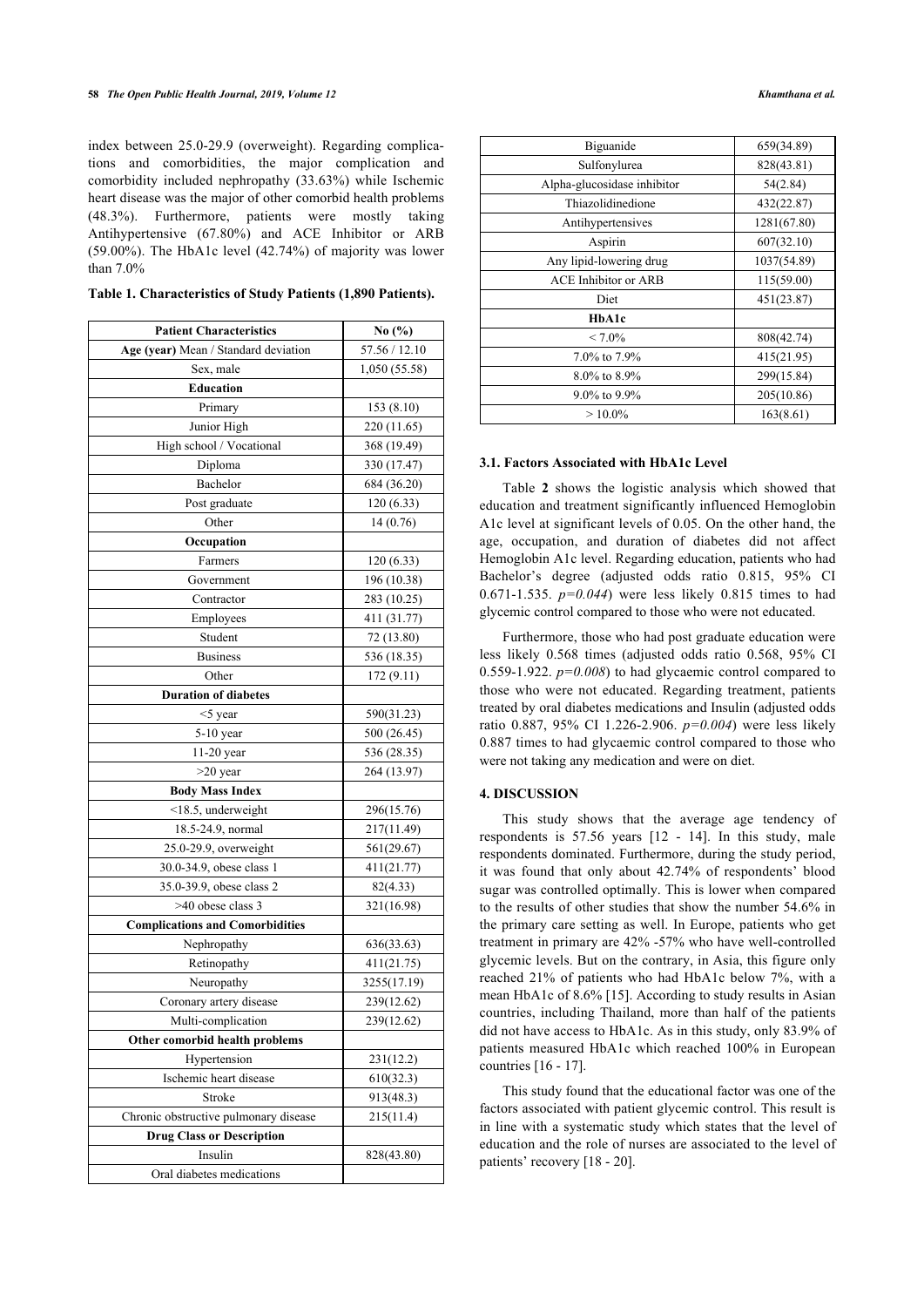| <b>Characteristics</b>                     | <b>Odds Ratio</b> | <b>Standard error</b> | p > z    | (95% conf. interval) |       |
|--------------------------------------------|-------------------|-----------------------|----------|----------------------|-------|
| Age (year)                                 | 0.705             | 0.090                 | 0.106    | 0.599                | 0.906 |
| Sex (female is reference group)            | 1.887             | 0.426                 | 0.004    | 1.226                | 2.906 |
| Education (no educated is reference group) |                   |                       |          |                      |       |
| Primary                                    | 0.968             | 0.290                 | 0.868    | 0.659                | 1.422 |
| Junior High                                | 0.935             | 0.285                 | 0.736    | 0.635                | 1.369 |
| High school / Vocational                   | 0.873             | 0.293                 | 0.537    | 0.566                | 1.345 |
| Diploma                                    | 0.944             | 0.052                 | 0.141    | 0.827                | 1.026 |
| Bachelor                                   | 0.815             | 0.224                 | $0.044*$ | 0.671                | 1.535 |
| Post graduate                              | 0.568             | 0.490                 | $0.008*$ | 0.559                | 1.922 |
| Other                                      | 0.873             | 0.293                 | 0.537    | 0.566                | 1.345 |
| Occupation                                 |                   |                       |          |                      |       |
| Farmers                                    | 0.968             | 0.290                 | 0.868    | 0.659                | 1.422 |
| Government                                 | 0.935             | 0.285                 | 0.736    | 0.635                | 1.369 |
| Contractor                                 | 0.873             | 0.293                 | 0.537    | 0.566                | 1.345 |
| Employees                                  | 0.944             | 0.052                 | 0.141    | 0.827                | 1.026 |
| Student                                    | 1.015             | 0.224                 | 0.944    | 0.671                | 1.535 |
| <b>Business</b>                            |                   |                       |          |                      |       |
| Other                                      |                   |                       |          |                      |       |
| <b>Duration of diabetes</b>                |                   |                       |          |                      |       |
| $<$ 5 year                                 | 0.896             | 0.097                 | 0.309    | 0.725                | 1.106 |
| $5-10$ year                                | 0.934             | 0.099                 | 0.509    | 0.756                | 1.149 |
| $11-20$ year                               | 0.649             | 0.096                 | 0.003    | 0.986                | 0.866 |
| $>20$ year                                 | 1.694             | 0.222                 | 0.000    | 1.973                | 1.948 |
| Treatment (diet only is reference group)   |                   |                       |          |                      |       |
| Oral diabetes medications                  | 0.705             | 0.090                 | $0.006*$ | 0.599                | 0.906 |
| Oral diabetes medications and Insulin      | 0.887             | 0.426                 | $0.004*$ | 1.226                | 2.906 |

#### **Table 2. The Logistic Analysis of Factors Associated with HbA1c level (n= 1,890).**

\*=Significant at 0.05

# **ETHICS APPROVAL AND CONSENT TO PARTICIPATE**

<span id="page-3-0"></span>The Institutional Research Board of Boromarajonani College of Nursing, Ratchaburi (IRB-BCNR) - Ministry of Public Health approved this study with the certificate of approval number BCNR. No. 01/2018.

#### <span id="page-3-1"></span>**HUMAN AND ANIMAL RIGHTS**

<span id="page-3-2"></span>No animals/humans were used for studies that are the basis of this research.

# **CONSENT FOR PUBLICATION**

<span id="page-3-3"></span>Informed consent was obtained from all the participants involved in the study.

# <span id="page-3-4"></span>**CONFLICT OF INTEREST**

<span id="page-3-5"></span>The authors declare no conflict of interest, financial or otherwise.

### **ACKNOWLEDGEMENTS**

<span id="page-3-7"></span><span id="page-3-6"></span>We are thankful to Boromrajonani College of Nursing Ratchaburi, Ministry of Public Health, Thailand for supporting the research funding.

## **REFERENCES**

- [1] Harris MI. Health care and health status and outcomes for patients with type 2 diabetes. Diabetes Care 2000; 23(6): 754-8. [\[http://dx.doi.org/10.2337/diacare.23.6.754\]](http://dx.doi.org/10.2337/diacare.23.6.754) [PMID: [10840991\]](http://www.ncbi.nlm.nih.gov/pubmed/10840991)
- [2] Peterson KA. Diabetes management in the primary care setting: summary. Am J Med 2002; 113(Suppl. 6A): 36S-40S. [\[http://dx.doi.org/10.1016/S0002-9343\(02\)01279-2](http://dx.doi.org/10.1016/S0002-9343(02)01279-2)] [PMID: [12431](http://www.ncbi.nlm.nih.gov/pubmed/12431%20760) [760](http://www.ncbi.nlm.nih.gov/pubmed/12431%20760)]
- [3] Grant RW, Cagliero E, Sullivan CM, *et al.* A controlled trial of population management: diabetes mellitus: putting evidence into practice (DM-PEP). Diabetes Care 2004; 27(10): 2299-305. [\[http://dx.doi.org/10.2337/diacare.27.10.2299\]](http://dx.doi.org/10.2337/diacare.27.10.2299) [PMID: [15451891\]](http://www.ncbi.nlm.nih.gov/pubmed/15451891)
- [4] Aekplakorn W, Stolk RP, Neal B, *et al.* The prevalence and management of diabetes in Thai adults: the international collaborative study of cardiovascular disease in Asia. Diabetes Care 2003; 26(10): 2758-63.

[\[http://dx.doi.org/10.2337/diacare.26.10.2758\]](http://dx.doi.org/10.2337/diacare.26.10.2758) [PMID: [14514576\]](http://www.ncbi.nlm.nih.gov/pubmed/14514576)

- [5] Geis LS, Herman WH, Smith PJ. Mortality in noninsulin dependent diabetes.HarirsMDiabetes in America. 2nd ed. Bethesda, MD: National Institute of Health 1995; pp. 233-58.
- [6] Pratipanawatr T, Rawdaree P, Chetthakul T, *et al.* Thailand Diabetic Registry cohort: predicting death in Thai diabetic patients and causes of death. J Med Assoc Thai 2010; 93(Suppl. 3): S12-20. [PMID: [21299087\]](http://www.ncbi.nlm.nih.gov/pubmed/21299087)
- [7] Bureau of Health Policy and Strategy. Ministry of Public Health. Thailand Health Profile 2010-2015 [Online] Available from [http://www.moph.go.th /stat1.php](http://www.moph.go.th/stat1.php)
- [8] American Diabetes Association. Standards of medical care in diabetes- -2008. Diabetes Care 2008; 31(Suppl. 1): S12-54. [\[http://dx.doi.org/10.2337/dc08-S012\]](http://dx.doi.org/10.2337/dc08-S012) [PMID: [18165335](http://www.ncbi.nlm.nih.gov/pubmed/18165335)]
- [9] Stamler J, Vaccaro O, Neaton JD, Wentworth D. Diabetes, other risk factors, and 12-yr cardiovascular mortality for men screened in the